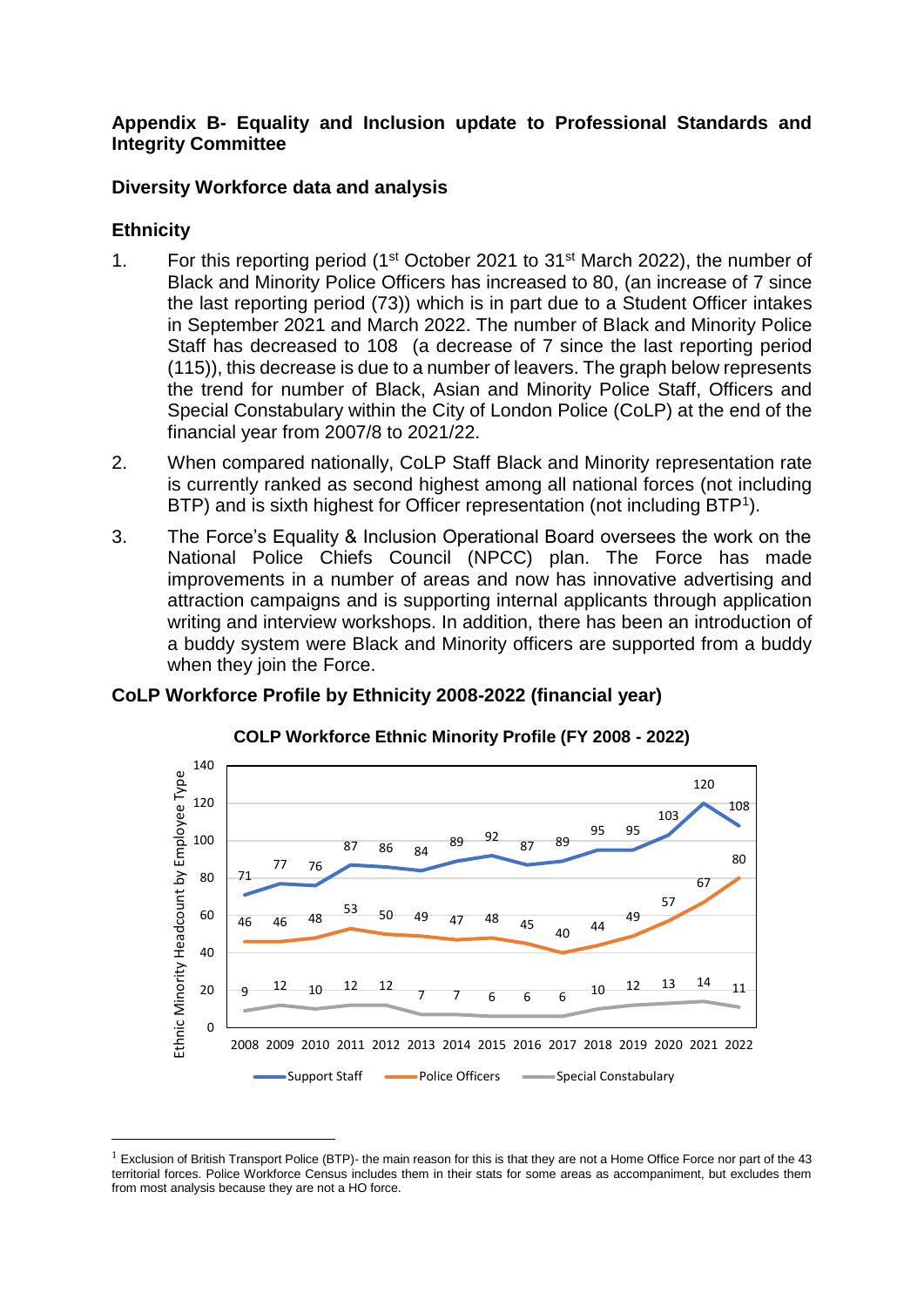## **Gender**

- 4. The percentage of female Police Officers stands at 24% in March 2022. As part of 2019-2024 People Strategy, CoLP is continuing to undertake a number of activities to improve female representation. Approximately 26.3% of applications received for the Police Officer recruitment campaigns (internally and externally advertised) were from female applicants; 16% of Police Officer joiners were female in the reporting period. We are seeking to increase our female representation by a number of methods including the wording of our adverts to reflect more flexibility in our offerings including part time.
- 5. The national average for female Police Staff stands at 61.2% as of 31 March 2021, as of March 2022 CoLP's female Police Staff representation rate is 58.4% (staff within the Next Generation programme are not counted on the Forces strength due to it being a two-year funded programme). It is worth noting that the Force has a more even representation of male and female Police Staff.
- 6. With regard to improving our female representation we are looking at retention strategies such as supporting females back to the workplace following maternity leave as well as bespoke attraction campaigns and amended recruitment adverts which support flexible working.
- 7. Following the second successive year of the Direct Entry Detective Programme where we worked with Police Now (75% of those joining are female) we are looking at using a similar entry route for 2022/23 but with a higher intake of recruits. During our student officer campaigns we have been running positive action events including webinars to candidates where we have our female officers taking part to encourage female applicants to apply.

#### **Gender Comparison**

- City of London March 2022
- National Comparison (England and Wales) March 2021



**Staff Gender Profile**



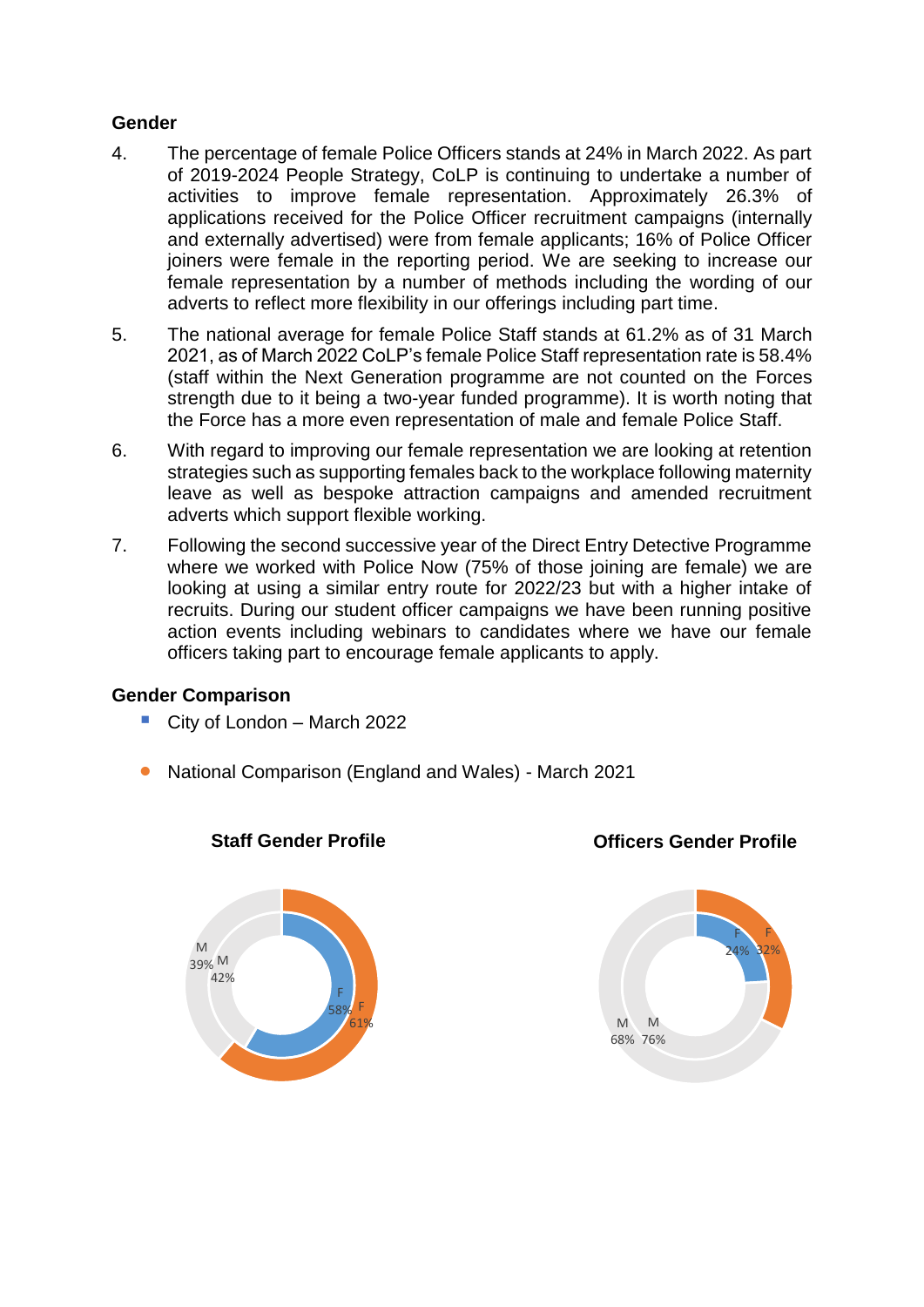#### **Workforce Female Gender Profile – 2008-2022**



**CoLP Female Workforce Profile (FY 2008 - 2022)**

## **Disability**

- 8. The CoLP's disability profile remains similar to data previously reported in the first 6 months of 21-22, with 20 Police Officers and 12 Police Staff currently identifying themselves as having a disability.
- 9. As of 31st March 2022, 46 Officers are working under 'recuperative duties' (short term) and we currently have 33 Officers on adjusted duties (long term). The Force has also recently introduced Dyslexia Assessors to support colleagues on all matters related to dyslexia including reasonable adjustments.

#### **Sexual Orientation**

10. All Police Officers and Police Staff are invited to define their sexual orientation on application to the City of London Police. Across the workforce, 38 members of Staff and/or Police Officers have identified themselves as gay, lesbian or bisexual (up from 36 previously reported), with 857 employees choosing not to disclose this information or choosing "prefer not to say".

#### **Age**

- 11. The current age profile of the Police Staff workforce ranges between 18 and 65+. There are currently 185 Police Staff aged 50 and over. 301 members of Staff are between the ages of 18 and 49.
- 12. The age profile of Police Officers ranges between 20 and 60+. There are currently 165 Police Officers aged 50 and over. Police Officers can retire once 30/35 years' service has been completed (depending on pension scheme). The Force currently has 11 Officers who have 30 or more years' service and therefore could be eligible to retire. There also another 24 Officers that could be eligible to retire in 2022/2023 as they currently have 29 years' service.